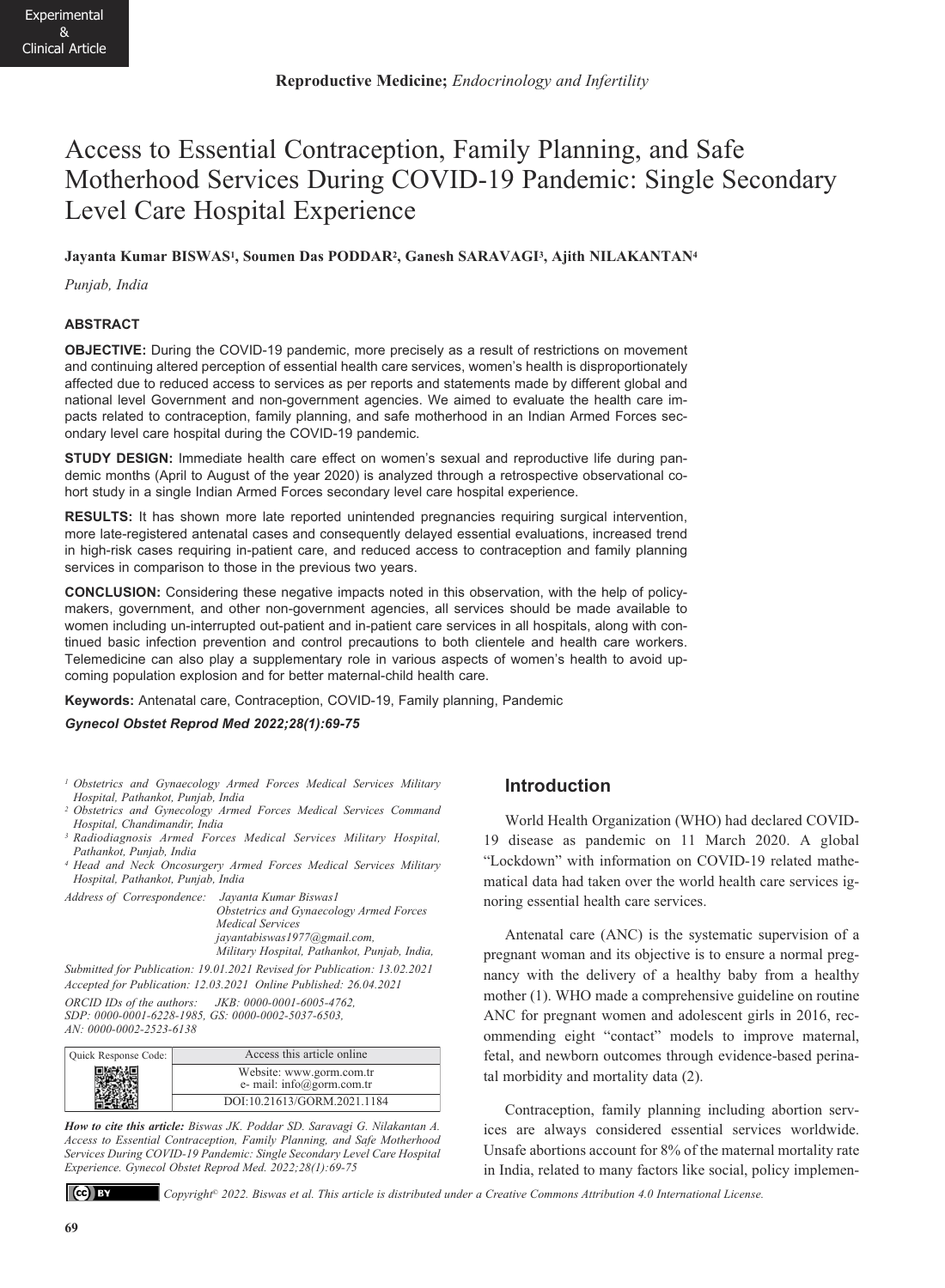tations, economic, and accessibility to services (3,4). Comprehensive abortion care is an integral component of efforts made by Govt. of India (GoI) to bring down maternal morbidity and mortality through different policies and legalization from time to time (4).

Due to the expected impacts of the COVID-19 pandemic by delaying in seeking, accessing, and receiving care (the three delays)-an increased burden of morbidity and mortality related to undesirable pregnancy outcomes has an overwhelming impact  $(5)$ .

WHO survey over two-thirds of 103 countries between mid-May and early July 2020, reported disruptions of family planning and contraception services. A report by the Foundation for Reproductive Health Services India estimated that the pandemic could lead to an additional 8,34,042 unsafe abortions and 1,743 maternal deaths.

With this background, it is important to find any effects on the safe reproductive and sexual life of women due to COVID-19 pandemic restrictions. We conducted this study to analyze the immediate health care impacts related to altered provisioning of contraception, family planning, and safe motherhood services during the midst COVID-19 pandemic from April to August 2020 in a secondary level care defense hospital in India entitled to serving and ex-servicemen as well as their dependents.

## **Material and Method**

## *Study design and place of study with the study period*

The retrospective observational cohort study was conducted in a secondary level care hospital catering to defense service personnel, ex-servicemen, and their dependents, (for the year 2018, 2019, till August 2020 including the pandemic period of April to August of 2018-2020) with an aim to endpoint assessments in various denominators like delivery rate, OPD and IPD loads, mortality data, high-risk pregnancies, different ultrasonography (USG) modalities, medical termination of pregnancies, and various family planning services parameters.

#### *Single secondary level care hospital experience*

About 3/5th of the clientele load to this hospital are dependents of serving personnel posted nearby, about  $2/5<sup>th</sup>$  are native entitled dependents and a few are referred from peripheral primary care level hospitals of around 100-kilometer radius area.

As far as obstetrics and gynecology services provided to clientele in this hospital is concerned, in the year 2019 onwards a lot of modern equipment was available. Advanced monitoring and surgical equipment along with contemporary facilities for diagnostic and management facilities were available.

During the pandemic times (April- August 2020), all de-

partments of this hospital were fully operational and the Department of Obstetrics & Gynecology had even extended the services through disseminating basic ANC monitoring by placing fetal monitoring equipment to peripheral medical facilities under the supervision of paramedics and by the implementation of telemedicine and social media platform not only to clienteles but also to health care professionals of peripheral primary care medical facilities as per guidelines of International Federation of Gynecology and Obstetrics (FIGO) statement dated 30 March 2020 (6).

## **Results**

Various aspects of safe motherhood, contraception, and family planning services are enlisted in different tables and figures as specified. The data were analyzed by the simple comparison of monthly averages (arithmetic mean) whenever deemed necessary.

# *Delivery rate, out-patient care, and in-patient care, load including mortality data*

Delivery rate, OPD, and IPD loads of this hospital are compared for the last 3 years including this year's COVID-19 pandemic days. The delivery rate is only marginally reduced in the year 2020 including during the pandemic period under observation in respect to previous years. A lesser number of patients had reported OPD services in 2020, more so during pandemic time compared to previous years. Monthly IPD load throughout the year in all the years under observation with comparison to that of during pandemic months are almost similar (Table I).

The conversion rate from OPD to IPD is increased gradually over the last 3 years (2018-8.62%; 2019-18.26% and till August 2020-19.48%). It is even having a similar trend during April-August in all these 3 years (2018-8.3%; 2019-18.40%; 2020-20.74%).

Maternal mortality and still-birth data are also compared and not much difference noted during the period of observations and also in previous years (Table II).

172 high-risk cases had reported very late in their pregnancy and subsequently delivered during pandemic days. More common obstetric co-morbidities observed at delivery in that time frame were gestational diabetes mellitus, hypertensive disorders in pregnancy, fetal growth restrictions, oligohydramnios, intrahepatic cholestasis in pregnancy, anemia, bad obstetric history, preterm labor, and preterm premature rupture of membrane (PPROM). Almost all kinds of comorbid cases reported are higher in numbers in comparison to previous years, but an increase in un-booked cases with no prior proper ANC visits, fetal growth restriction, and/or oligohydramnios cases are very alarming (Table III).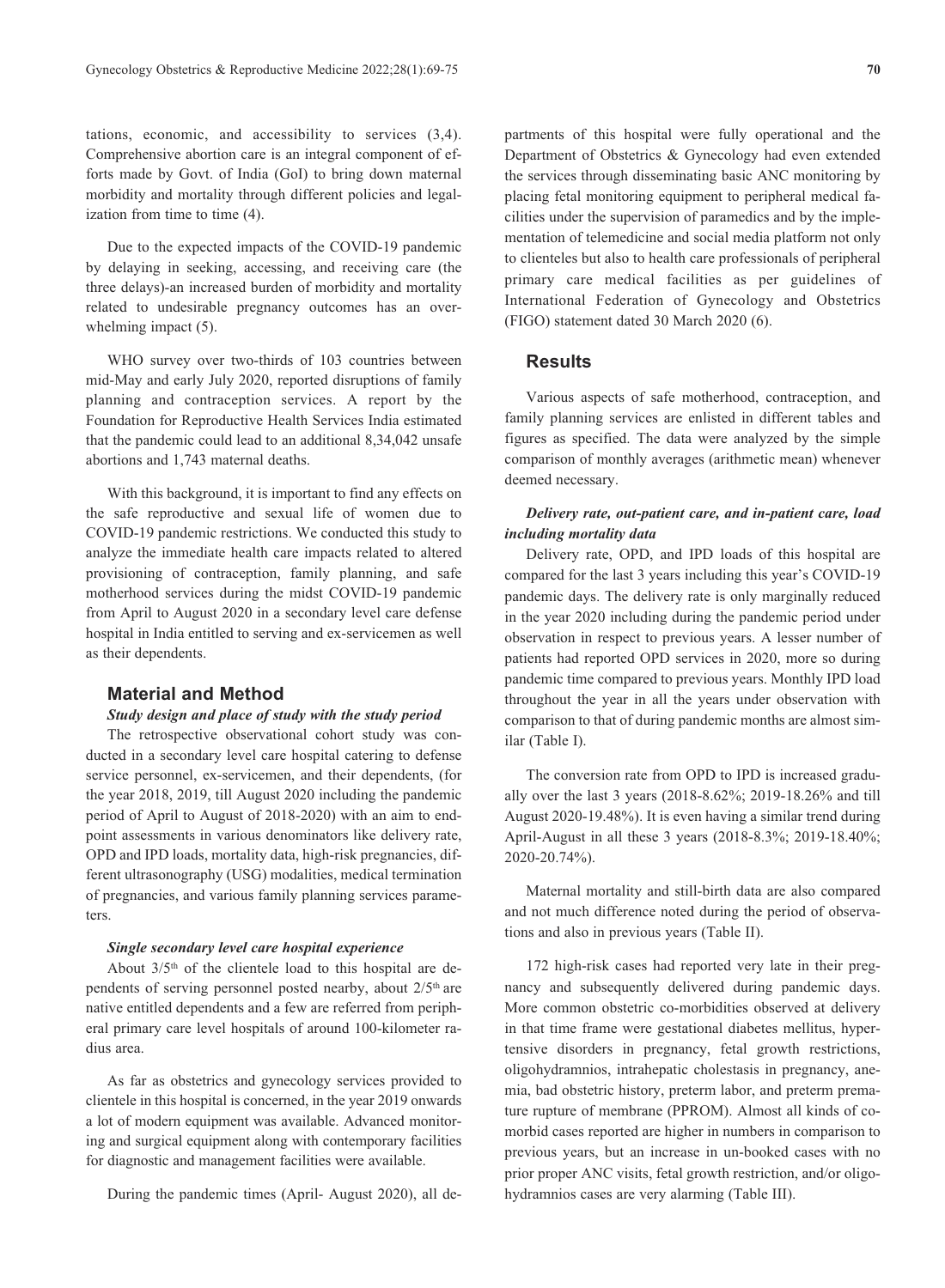| <b>Services</b> |                 | 2018       | 2019      | 2020      | 2018      | 2019      | 2020      |
|-----------------|-----------------|------------|-----------|-----------|-----------|-----------|-----------|
|                 |                 | (Jan- Dec) | (Jan-Dec) | (Jan-Aug) | (Apr-Aug) | (Apr-Aug) | (Apr-Aug) |
| Delivery load   | <b>Numbers</b>  | 1502       | 1485      | 903       | 589       | 595       | 547       |
|                 | Monthly average | 125.17     | 123.75    | 112.88    | 117.80    | 119.00    | 109.40    |
| OPD load        | <b>Numbers</b>  | 29366      | 27266     | 15466     | 13044     | 11757     | 8954      |
|                 | Monthly average | 2447.17    | 2272.17   | 1933.25   | 2608.80   | 2351.40   | 1790.80   |
| IPD load        | <b>Numbers</b>  | 2532       | 4981      | 3013      | 1087      | 2163      | 1857      |
|                 | Monthly average | 211.00     | 415.08    | 376.63    | 217.40    | 432.60    | 371.40    |

*Table I: Comparative data on Delivery/OPD/IPD load: 2018-2020 (till August)*

*OPD: Out-patient care. IPD: In-patient care* 

*Table II: Comparative mortality data: 2018- 2020 (till August)* 

| Mortality data     | 2018 (Jan- Dec) 2019 (Jan-Dec) |     |     | 2020 (Jan-Aug) 2018 (Apr-Aug) 2019 (Apr-Aug) 2020 (Apr-Aug) |     |     |
|--------------------|--------------------------------|-----|-----|-------------------------------------------------------------|-----|-----|
| Maternal mortality | 01                             | Nil | Nil | ()1                                                         | Nil | Nil |
| Stillbirth         |                                | 09  | 04  | 03                                                          | 03  | 03  |

*Table III: Comparative high-risk cases related data: 2018-2020 (till August)* 

| Co-morbidity        | 2018 (Jan-Dec) | 2019 (Jan-Dec) | 2020 (Jan-Aug) | 2018 (Apr-Aug) | 2019 (Apr-Aug) | 2020 (Apr-Aug) |
|---------------------|----------------|----------------|----------------|----------------|----------------|----------------|
| <b>GDM</b>          | 69             | 73             | 49             | 23             | 28             | 29             |
| <b>PIH</b>          | 47             | 51             | 45             | 18             | 19             | 20             |
| FGR/Oligohydramnios | 13             | 19             | 33             | 9              |                | 20             |
| <b>IHCP</b>         | 62             | 69             | 42             | 25             | 27             | 30             |
| Anemia              | 25             | 31             | 26             | 12             | 13             | 16             |
| <b>BOH</b>          | 19             | 17             | 13             |                | 9              | 10             |
| Preterm labor       | 31             | 40             | 32             | 16             | 21             | 19             |
| <b>PPROM</b>        | 28             | 32             | 20             | 9              | 15             | 8              |
| Un-booked case      | 44             | 46             | 50             | 21             | 20             | 37             |
| <b>Others</b>       | 40             | 38             | 25             | 22             | 24             | 20             |

*GDM: Gestational diabetes mellitus, PIH: Hypertensive disorders in pregnancy, FGR: Fetal growth restrictions, IHCP: intrahepatic cholestasis in pregnancy, BOH: Bad obstetric history, PPROM: Preterm premature rupture of membrane* 

# *Obstetric ultrasonography modalities*

Increased number of ANC cases had reported for firsttrimester nuchal translucency/ nasal bone scan (NT/NB scan) and attempted anomaly scan beyond 24 weeks of gestation this year, more so during pandemic months but there was a decrease in routine anomaly scans (usually done at 18-20 weeks of gestation) in comparison to previous years. A similar trend is noted for monthly averages as well (Table IV).

| Table IV: Comparative data on obstetric ultrasonography modalities:2018-2020 (till August) |  |  |  |  |  |
|--------------------------------------------------------------------------------------------|--|--|--|--|--|
|--------------------------------------------------------------------------------------------|--|--|--|--|--|

| <b>Services</b>           |                 | 2018      | 2019      | 2020      | 2018      | 2019      | 2020      |
|---------------------------|-----------------|-----------|-----------|-----------|-----------|-----------|-----------|
|                           |                 | (Jan-Dec) | (Jan-Dec) | (Jan-Aug) | (Apr-Aug) | (Apr-Aug) | (Apr-Aug) |
|                           | <b>Numbers</b>  | 38        | 44        | 38        | 22        | 16        | 28        |
| NT/NB scan                | Monthly average | 3.17      | 3.67      | 4.75      | 4.40      | 3.20      | 5.60      |
| Anomaly scan              | <b>Numbers</b>  | 1686      | 1736      | 1014      | 646       | 728       | 698       |
| (18-20 weeks of gestation | Monthly average | 140.50    | 144.67    | 126.75    | 129.20    | 145.60    | 139.60    |
| Attempted anomaly scan    | <b>Numbers</b>  | 51        | 64        | 117       | 35        | 46        | 79        |
| (>24 weeks of gestation)  | Monthly average | 4.25      | 5.33      | 14.63     | 7.00      | 9.20      | 15.80     |
|                           | <b>Numbers</b>  | 446       | 476       | 311       | 234       | 225       | 183       |
| Other obstetric scans     | Monthly average | 37.17     | 39.67     | 38.88     | 46.80     | 45.00     | 36.60     |

*NT/NB: Nuchal translucency/ nasal bone*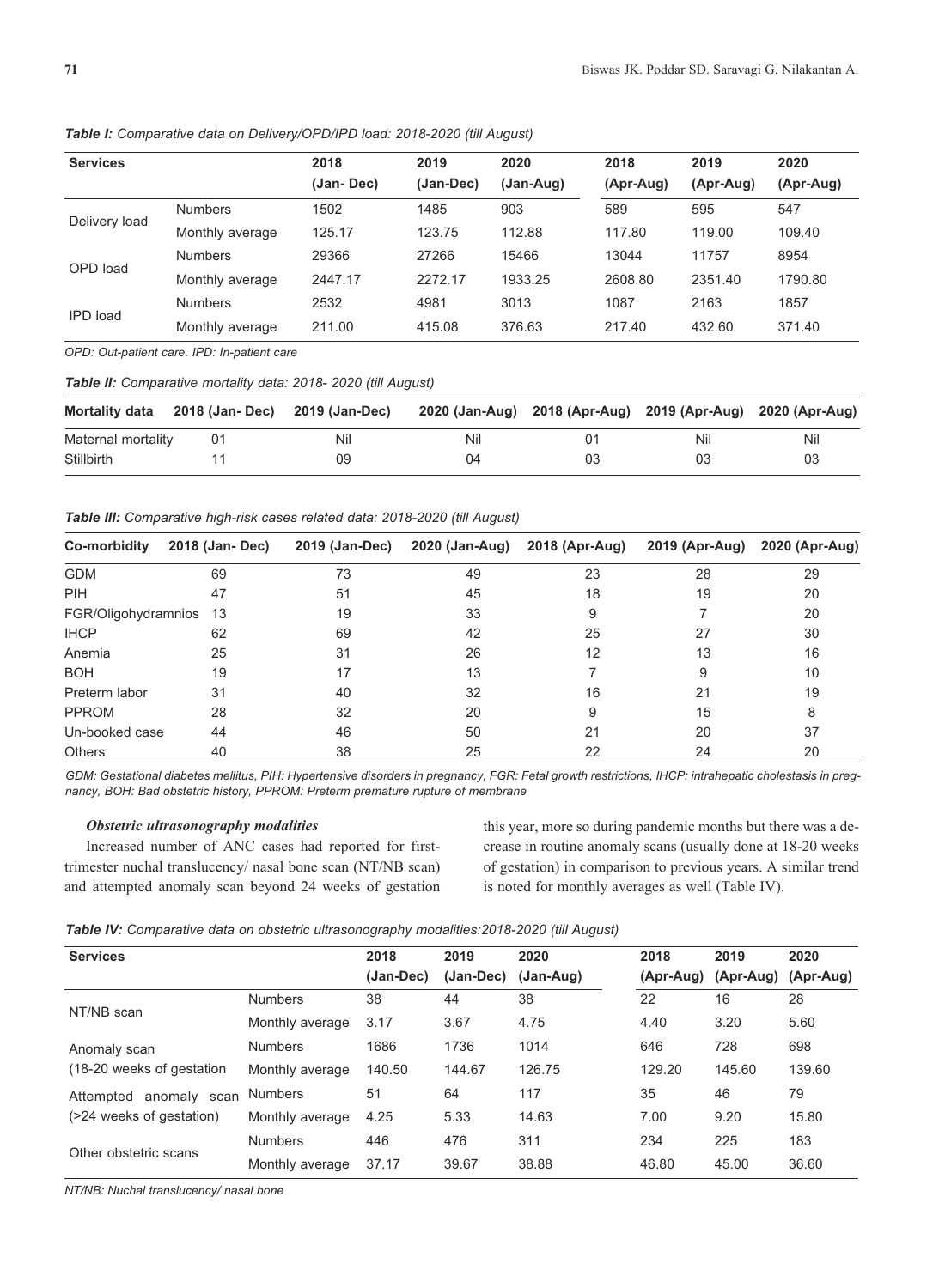## *Abortion services*

Medical and surgical methods of abortion services during the 1st and 2nd trimester, contraception, and family planning services provided by this hospital are compared for the last three years including the current year (Table V and VI).

During pandemic times also the contraception and family planning services continued through maintaining the supply chain of barrier contraception (condom) and oral contraceptive pills (OCPs) to registered eligible couples of dependent units through Lady Health Visitor (LHV) keeping FIGO statement dated 13 April 2020 in mind (5).

Observations in our study showed lower monthly rates of the clientele were able to avail medical, medical termination of pregnancy (MTP) facility not only throughout 2020 but also significantly lower during pandemic months in comparison to previous years. On the other hand, data for surgical MTP is having the opposite trend (Figure 1).



*Figure 1: Comparative monthly averages of MTP services: 2018- 2020 (till August)*

There is a little rise in the second-trimester abortion rate in the current year and more significantly in the pandemic months in respect to other months of the year. Interesting data is related to the contributing factor to it. A major cause of mid-

*Table V: Comparative data on abortion services: 2018-2020 (till August)*

trimester abortions this year are severe early-onset oligohydramnios, anhydramnios due to late reported long-standing PPROM, and even contraception failure cases. This year 11/18 cases had a history of poor availability of required ANC visits; whereas in previous years most common causes weremajor congenital malformation with serious consequences to life if delivered at term.

## *Contraception and family planning services*

As condoms and OCPs are being distributed to registered eligible couples throughout, services related to these modalities are not affected in the last 3 years even on pandemic days. Both male and female sterilization surgeries are significantly reduced this year and more so during pandemic days (Table VI). Almost 50% reduction in comparison to previous years in case of tubectomy was noted; in fact, no vasectomy was performed in pandemic time this year (Figure 2).



*Figure 2: Comparative monthly averages of male and female sterilization surgeries: 2018-2020 (till August)*

# **Discussion**

As there was no such study conducted in the recent past on the issue under consideration with comparison to past data in an Indian Armed Forces hospital, we will discuss the COVID-19 impact in respect to different international and national surveys with our findings.

| Services                      |                 | 2018      | 2019      | 2020      | 2018 | 2019                          | 2020 |
|-------------------------------|-----------------|-----------|-----------|-----------|------|-------------------------------|------|
|                               |                 | (Jan-Dec) | (Jan-Dec) | (Jan-Aug) |      | (Apr-Aug) (Apr-Aug) (Apr-Aug) |      |
| 1 <sup>st</sup> Trimester MTP | Medical method  | 71        | 69        | 35        | 37   | 31                            | 18   |
|                               | Surgical method | 134       | 183       | 178       | 63   | 67                            | 106  |
|                               | Medical method  | 25        | 26        | 18        | 11   | 18                            | 18   |
| 2 <sup>nd</sup> Trimester MTP | Surgical method | Nil       |           |           | Nil  |                               |      |

*MTP: Medical termination of pregnancy*

*Table VI: Comparative data on contraception and family planning services: 2018-2020 (till August)*

| <b>Services</b>              |      |      | 2018 (Jan- Dec) 2019 (Jan-Dec) 2020 (Jan-Aug) 2018 (Apr-Aug) 2019 (Apr-Aug) |      |      | 2020 (Apr-Aug) |
|------------------------------|------|------|-----------------------------------------------------------------------------|------|------|----------------|
| Barrier contraception        | 5580 | 5580 | 3720                                                                        | 2350 | 2280 | 2340           |
| <b>IUCD</b>                  | 19   | 20   |                                                                             |      | 10   |                |
| Oral pills                   | 670  | 690  | 450                                                                         | 270  | 280  | 270            |
| Female sterilization surgery | 151  | 146  | 48                                                                          | 62   | 53   | 32             |
| Male sterilization surgery   |      | 14   |                                                                             | 10   |      |                |

*IUCD: Intrauterine contraception device*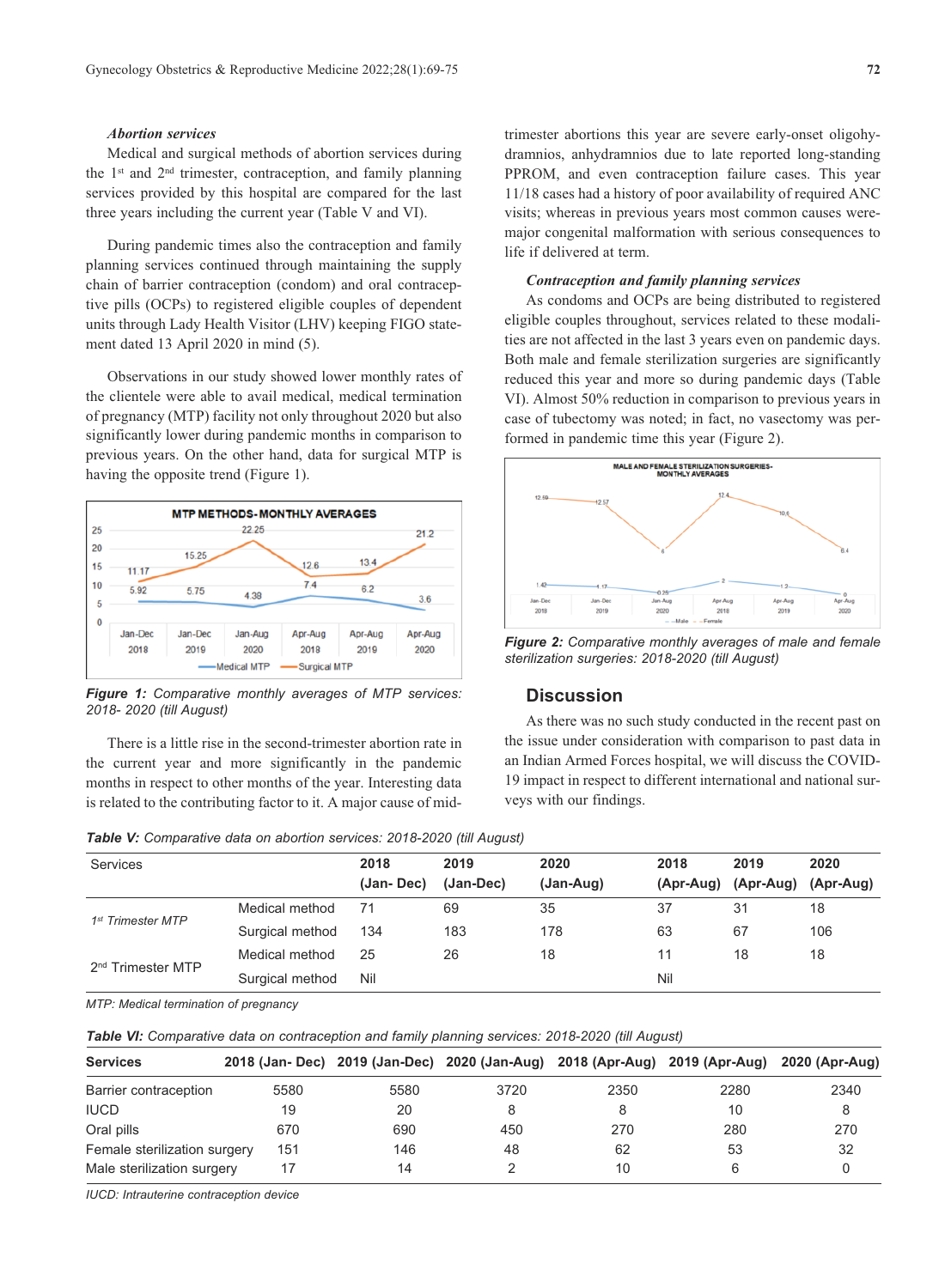## *Global scenario*

WHO survey conducted in two-thirds of 103 countries between mid-May and early July 2020, reported disruptions of family planning and contraception services.

Marie Stopes International (MSI) reported that nearly 2 million fewer women received contraceptive and abortion services across 37 countries between January and June 2020 than in the same period last year, including 1.3 million alone in India (7).

United Nations Fund for Population Activities (UNFPA) statement dated 11 July 2020 revealed projections- if lockdown continues for 6 months more, then around 47 million women in low and middle-income countries may not be able to access contraception and those 7 million unintended pregnancies are expected to occur globally (8).

Even after a strong equivalent statement by the American Society of Obstetricians and Gynaecologists (ACOG) and other reproductive health professional organizations including WHO and American Medical Association (AMA) in March 2020 in favor of contraception and abortion services, most states in the United States of America (USA), had restricted or stopped these services, resulted in widespread lawsuits challenging the orders (9).

Other worst COVID-19 affected countries in Europe like Italy, France, United Kingdom also taken modified legal actions to make abortion services available by domiciliary selfmedicated medical termination of pregnancy MTP following remote consultation (10).

#### *Indian perspective*

No proper study or data authenticated by the Ministry of Health and Family Welfare (MoHFW), GoI is available on unsafe pregnancies, maternal mortality due to a lack of safe access to contraception, family planning, or ANC services in India during the pandemic. However, a few non-government organizations (NGOs) with the help of national-level Obstetric & Gynecological federations had conducted some studies. Ipas Development Foundation (IDF), India (a nonprofit organization dedicated to preventing and managing unwanted pregnancies) conducted a recent modeling study and concluded that, between 25 March and 24 Jun 2020, an estimated 1.85 million Indian women could not terminate an unwanted pregnancy. 1.5 million of these women (80% of compromised abortions) were due to unavailability of drugs prescribed for medical MTP, another 20% (almost 3,70,000) were due to lack of access to facilities, more precisely 16% due to reduced access to private health facilities and the rest 4% to public health facilities (11).

Another report by the Foundation for Reproductive Health Services India estimated that the pandemic could lead to an additional 8,34,042 unsafe abortions and 1,743 maternal deaths. These reports were alarming, as it happened even after GoI declared abortion and ANC among the essential health services on 14 April 2020 (12).

When we analyzing the data of our hospital, reduced OPD attendance during pandemic times are due to restriction on inter-district, inter-state or even local movements and lack of transportation facility available to clientele.

Monthly averages of IPD load in pandemic times in relation to that throughout the year in all the years under observation are maintained; it was possible due to the un-interrupted operational state of all departments in this hospital even with truncated manpower available due to lockdown or otherwise.

Increased OPD to IPD conversion rate even during a pandemic is mainly due to the availability of modern equipment and continuing better in-hospital management facilities around the year irrespective of COVID-19 pandemic restrictions all around.

Elevated numbers of high-risk cases managed during the period of observation are mainly attributable to the non-accessibility of proper ANC visits to nearby medical facilities in time due to pandemic restrictions.

Even after this hospital continued to attend all ANC cases requiring USG as and when asked by Obstetricians, the increasing trend for late reporting for anomaly scan during this year, more so in pandemic months may have serious health and legal hassles in the future. As stated in the MTP Act of 1971, abortions are legalized up to 20 weeks of gestation with specific causes (4). Thus if any congenital anomaly with possible serious physical and mental disability/abnormality after birth, is detected after 20 weeks of gestation during anomaly scan, it won't be legally tenable for termination of pregnancy even if both mother and doctor agree to that.

Medical Termination of Pregnancy Act of 1971 says medical-method MTP can be prescribed by authorized medical practitioners till 7 weeks of intrauterine pregnancy (4). The trend of lesser numbers of medical methods and higher surgical methods for first-trimester MTP during pandemic days are mainly attributable to late reporting of patients with unwanted pregnancy due to non-accessibility of required medical consultations or non-availability of medical MTP drugs in time in their locality of residence.

Even the lesser numbers of both male and female sterilization surgeries are due to COVID pandemic restrictions imposed.

# *Recommendations- remedial measures COVID-19 and pregnancy*

Though a few discrete cases of transplacental transmission of novel Coronavirus published, to date, the exact and extent of its effects on pregnancy are not well established. Thus, all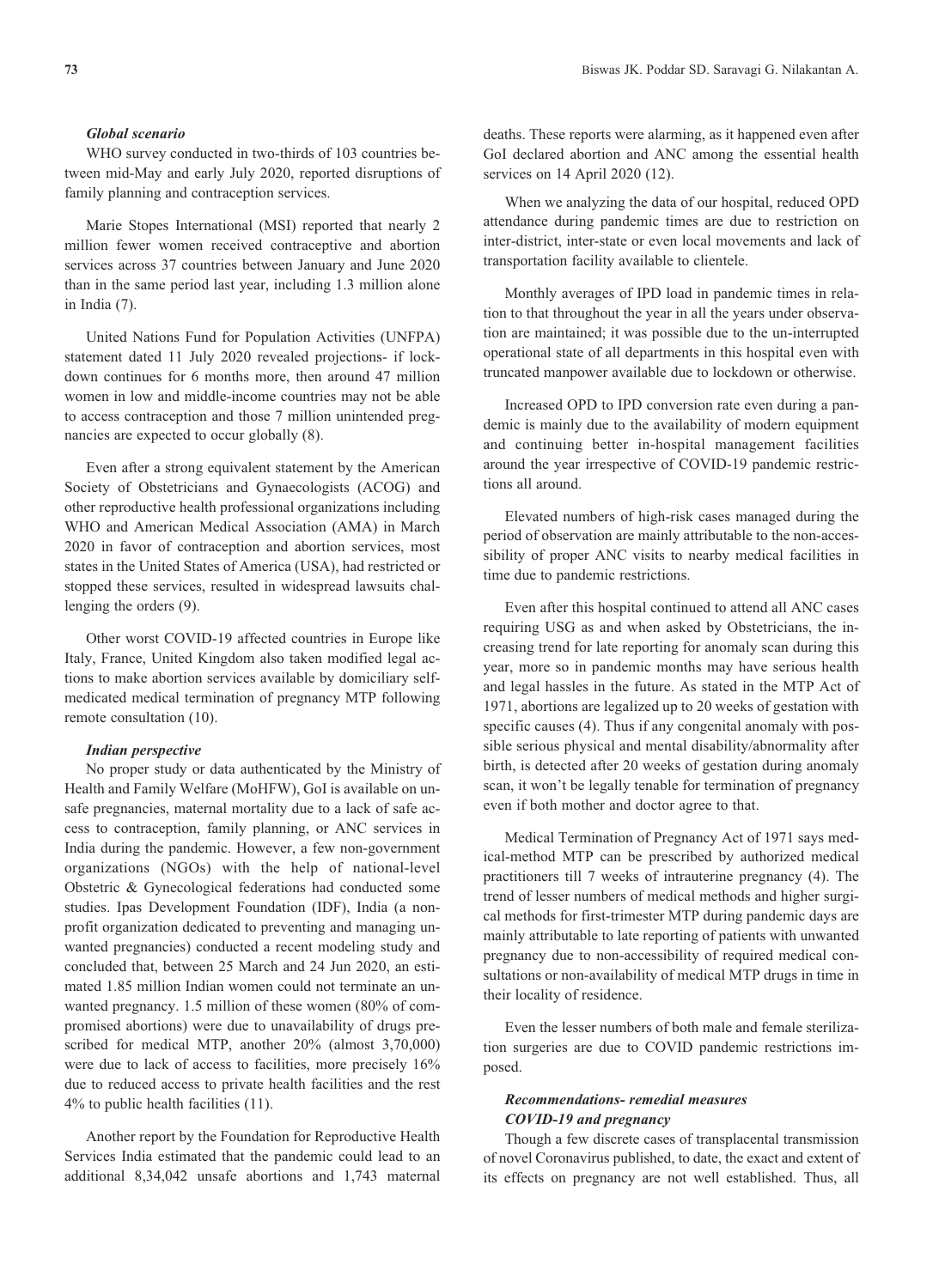pregnancies should be planned and services related to them are of utmost importance. IPC should be continued according to WHO guidelines for everyone including pregnant women (13).

# *Safe methods of contraception during the pandemic*

All modern contraceptive methods are safe to use even in the COVID-19 pandemic (14). The couple should decide about the contraceptive method depending on family size; preferably long-acting/ permanent methods and they should able to access health care providers in person or at least through telephone/online (15). Options for the availability of condoms, OCPs, injectable or emergency contraceptive pills should be made to nearby pharmacies/drug shops even without prescriptions (16).

## *Policymakers and service providers*

Maintaining essential health services is a great challenge in the present COVID-19 pandemic scenario, but successful implementation of strategies is the key to overcome the problems (17). All obstetrics and family planning services providing sexual, reproductive health services should be maintained for all concerned at all times, supplemented with the usage of telephonic/digital consultations, maintenance of human, financial resources and supply chain of essentials as per WHOinterim guidance and FIGO statement dated 13 April 2020  $(17,18,5)$ .

All service providers should make arrangements for contraception counseling, inducting contraception initiation, assess the risk of pregnancy, contraception continuation, and contraception change/discontinuation as part of telemedicine consultation aspects.

#### *Role of government and non-government organizations*

Short-term interventions like facilitating coordination, participation, and consultation of maternal health and other sexual, reproductive health services can be done. Limitation of transmission of COVID-19 in pregnant women at all levels including community level is required. Long-term interventions are required to be sought by strengthening the health care system and extending strategies for maintaining sexual, reproductive rights, and comprehensive maternal-newborn care at the national and state level even in pandemic epicenters by any means inclusive of social media, radio, television talkshows, etc. (18).

## **Conclusion**

In this study, a lot of immediate hazardous effects related to women's sexual and reproductive life were noted in this single secondary level care hospital experience catering to a specific population during the pandemic period even with uninterrupted availability of services in this hospital in all aspects. This result is alarming, as even after guidance/statements made by the government agencies and other world organizations related to women's health on the continuation of contraception, family planning, and safe motherhood services, these are being availed by all concerned sub-optimally in the pandemic situation. The situation is presumably worse in rural areas of mid and low-income states or countries.

As a few ill-effects on maternal reproductive and sexual life noticed in the study, it is recommended to implement continuation of 'clinical' working protocol related to its services with all safety precautions by HCWs even during pandemic times to avoid larger women health disaster in near future.

Alternatively, or in addition, extensive telephonic consultation or usage of social media platforms can be used to outreach maternity services whenever possible through participation of medical and administrative authorities are of utmost importance in this regard as stated in recommendations, so that all services can be delivered to clienteles.

Though this study had compared data of previous years in the same center, it would have been even better if studies can be done comparing data of other similar centers in the future to validate the statements notified.

## *Acknowledgments: None*

*Competing interest/ Conflicts of interest Statement: The authors declare that they have no competing interests. Funding: No funding sources* 

*Ethics approval and consent to participate: This article does not contain any research/studies with human participants and/or animals performed by any of the authors. However, the study was reviewed by the ethics committee/ IRB of Military Hospital, Pathankot, India (Ethics approval reference No. 05/EC/IRB/2020 dated 07 September 2020). Informed consent and approval were obtained for retrospective study using data from hospital medical records before the study and as per the principles outlined in the Declaration of Helsinki (World Medical Association. Declaration of Helsinki: ethical principles for medical research).* 

*Availability of data and materials: The data supporting this study is available through the corresponding author upon reasonable request.* 

*Authors' contributions: JB and AN raised the presented idea. All authors designed the study. JB conducted the analyses. JB, GS, and AN developed the first draft of the manuscript. All authors contributed to the writing of the paper, and have read and approved the final manuscript. JB, SP, and AN participated in data analysis, interpretation, and draft revision. JB, GS, and AN participated in data collection and result interpretation. All authors assisted with data collection and analysis. All authors designed the study and critically revised the manuscript. All authors read and approved the final manuscript.*

# **References**

1. Maternal Health Division. MoHFW, GoI. Guidelines: Guidelines for Antenatal Care and Skilled Attendance at